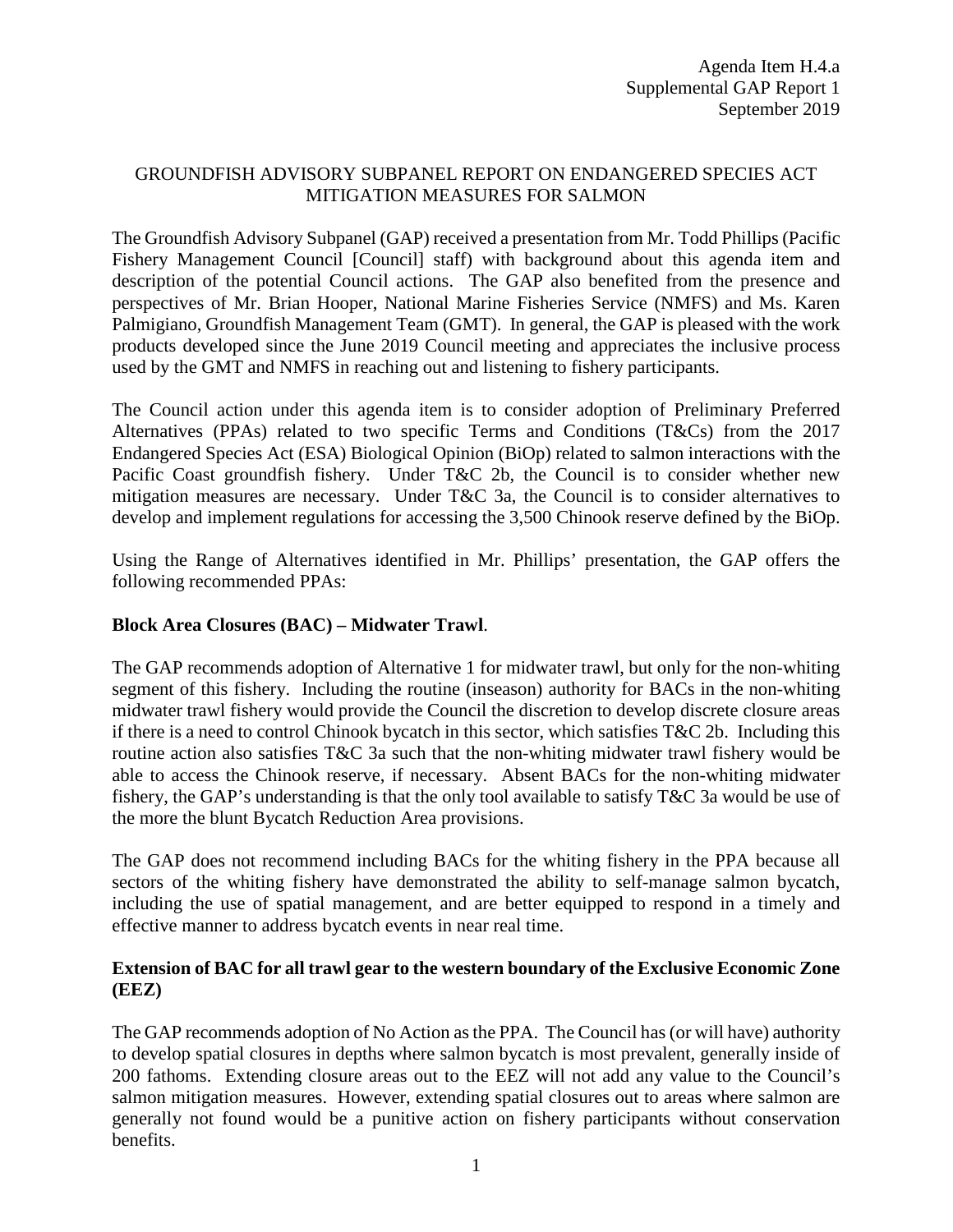## **Selective Flatfish Trawl Net (SFFT) Requirement**

The GAP recommends adoption of Alternative 1 as the PPA. BACs for the bottom trawl fishery are already in regulation as part of the Council's recent Amendment 28 action. Alternative 1 provides the opportunity for bottom trawl fishery participants to fish within BACs when using SFFT. Adding this management action, satisfying T&C 2b, would also provide a nexus to T&C 3a and, therefore, provide bottom trawl fishery participants access to the Chinook reserve.

## **Pacific Whiting Cooperative Agreements**

For the Catcher-Processor and Mothership whiting sectors, the GAP recommends Alternative 2 as the PPA. The at-sea sectors currently submit annual applications for their respective Cooperative Permits, which are necessary for participation in the whiting fishery. The GAP supports inclusion of the opportunity for the Cooperatives to develop Salmon Management Plans (SMP) as part of their annual permit applications. As noted in the staff presentation, "[a]pproval of the SMP by NMFS would be the 'action' taken to allow access into the Reserve if needed," which provides the necessary nexus to T&C 3a.

Similarly, for the shoreside whiting fishery the GAP also recommends Alternative 2 as the PPA. Development of an opportunity for the Shoreside Whiting Cooperative to submit an annual SMP, reviewed and approved by NMFS, would provide the necessary nexus to T&C 3a such that the shoreside whiting fishery could access the Chinook reserve. The Shoreside Whiting Cooperative provided a [public comment](https://pfmc.psmfc.org/CommentReview/DownloadFile?p=0965f395-b660-4ea6-b3a3-24f22c0d6418.pdf&fileName=SWC_public_comment_H4.pdf) under this agenda item, the GAP supports the sentiments and recommendations provided in that public comment. As previously stated to the Council by shoreside fishery participants, while all shoreside catcher vessels might not be members of the Shoreside Whiting Cooperative, shoreside whiting fishery participants actively self-manage and are members of trade associations (e.g., Midwater Trawlers Cooperative and/or West Coast Seafood Processors), the Mothership sector cooperative, and/or participating in the Exempted Fishing Permit fishery.

### **Create an Automatic Authority for NMFS to Close Trawl Sectors**

The GAP recommends a PPA that is a modification of the Alternative 1 presented. The GAP supports setting aside 500 Chinook to prevent closure of fixed gear and recreational fisheries. However, the GAP recommends that Routine (Inseason) Management be the tool to ensure these 500 Chinook are available to these sectors. The GAP is concerned that Alternative 1 Automatic Authority to close the whiting (at 14,000 Chinook) or non-whiting fishery (at 8,500 Chinook) is too blunt an instrument. Routine (Inseason) Action would provide the ability to accomplish the same objective in a more refined manner. As an additional backstop, the GAP recommends including Automatic Closure Authority of both the whiting and non-whiting sectors at 19,500 Chinook to provide assurance to the fixed gear and recreational sectors that 500 Chinook would be available to them.

### **Reserve Rule Access**

The GAP's recommended PPAs would satisfy the requirement for NMFS action prior to accessing the 3,500 Chinook reserve for each of the fishery sectors. In some cases, it is the development and implementation of new mitigation measures (i.e., BACs for non-whiting midwater trawl and SSFT